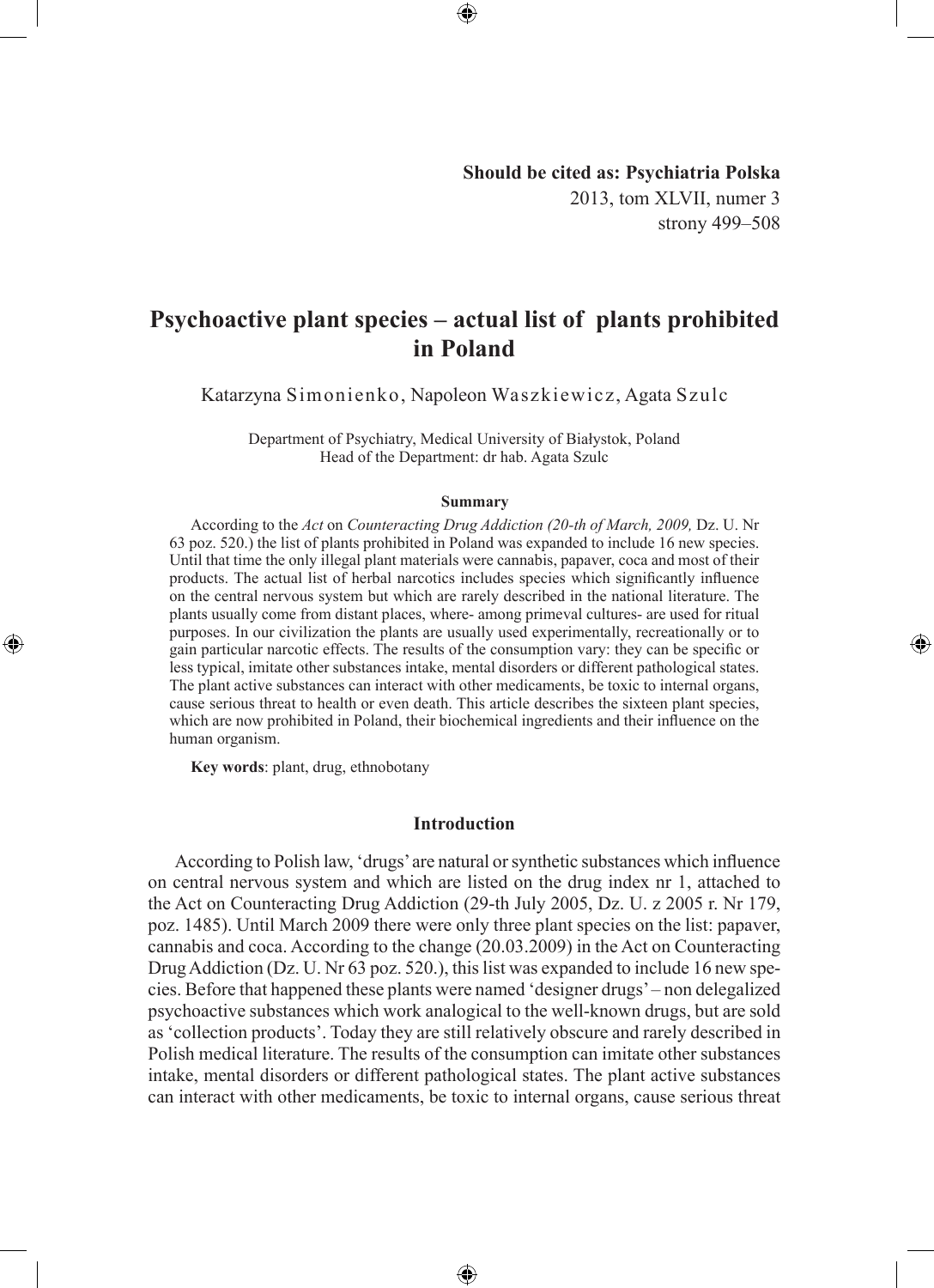to health or even death. This article describes the sixteen plant species, which are now prohibited in Poland.

⊕

The tables at the end of the article contains information about expected psychoactive effects, psychic and somatic side effects which can occur after intake of the plants products.

#### **Plant species description**

Argyreia nervosa- Hawaiian Baby Woodrose is native to the Eastern India and Bangladesh and also commonly cultivated in Hawaii. Seeds contain significant amount of ergine- LSA (d-lysergic acid amide), biochemically similar to LSD [1], which binds to the 5-HT2A receptors and other alkaloids from the ergine group. The effects last about 6–12 h and mainly cause hallucinations. Seeds can be easily overdosen. The risky behavior leading to death was described in the literature [2].

Banisteropsis caapi-ayahuasca or yage. It is an Amazonian jungle vine used as one of the ingredients of hallucinogenic potion named 'ayahuasca'. It contains β-carboline alkaloids [3]: harmine, harmaline and tetrahydroharmine acting as monoamine oxidase inhibitors (iMAO): in smaller doses sedative and euphoric, in bigger- hallucynogenic. Plants containing dimethyltryptamine (DMT) are necessary to make the ritual potion because monoamine oxidase inhibitors are used to activate psychoactive properties of DMT. Shamans of the Amazon performs healing ayahuasca rituals for their communities. They look after their patients during these events for proper execution of the process. Diarrhea and vomiting often occurs among different side effects, even after small doses of the plant. According to the local tradition, it is also a part of the ritual because ayahuasca cleanse body and mind. The plant consumption can cause serotonin syndrome (not abiding non-tyramine diet, combining with other medicaments, especially antidepressants) or hypertension syndrome which can lead to such complications as internal haemorrages, heart stroke or haematencephalon.

◈

Calea zacatechichi (C. ternifolia) is a plant native to Middle America. Its main active substances are sesquiterpenes: caleicines and caleochromenes [4]. It elongates shallow sleep in REM stage, increases number of awakenings and helps to remember dreams- because of that it is called 'dream herb'.

Catha edulis – 'khat' is commonly cultivated in African countries. Its main active substance is phenethylamine alkaloid- cathinone, gained from the leaves. It is a stimulant which is said to cause loss of hunger, fatigue, escalates concentration (in African countries it is commonly used by students and car drivers) and euphorises just after a few minutes after the intake. Mood disorders with prevalence of depressive symptoms were described [5] and also hypomanic states. The drug addiction occurs, user can stay in abstinence to 4–5 days. During the abstinence syndrome lower mood, lethargy, trembling and nightmares occurs. Long-term side effects are insomnia, erectile dysfunction, oral cavity cancer, ulceration tendency, permanent teeth discoloration and oral cavity inflammations. Overdose causes trepidation, because of increasing pulse and blood pressure it can cause relevant circulatory complications and even death [6].

⊕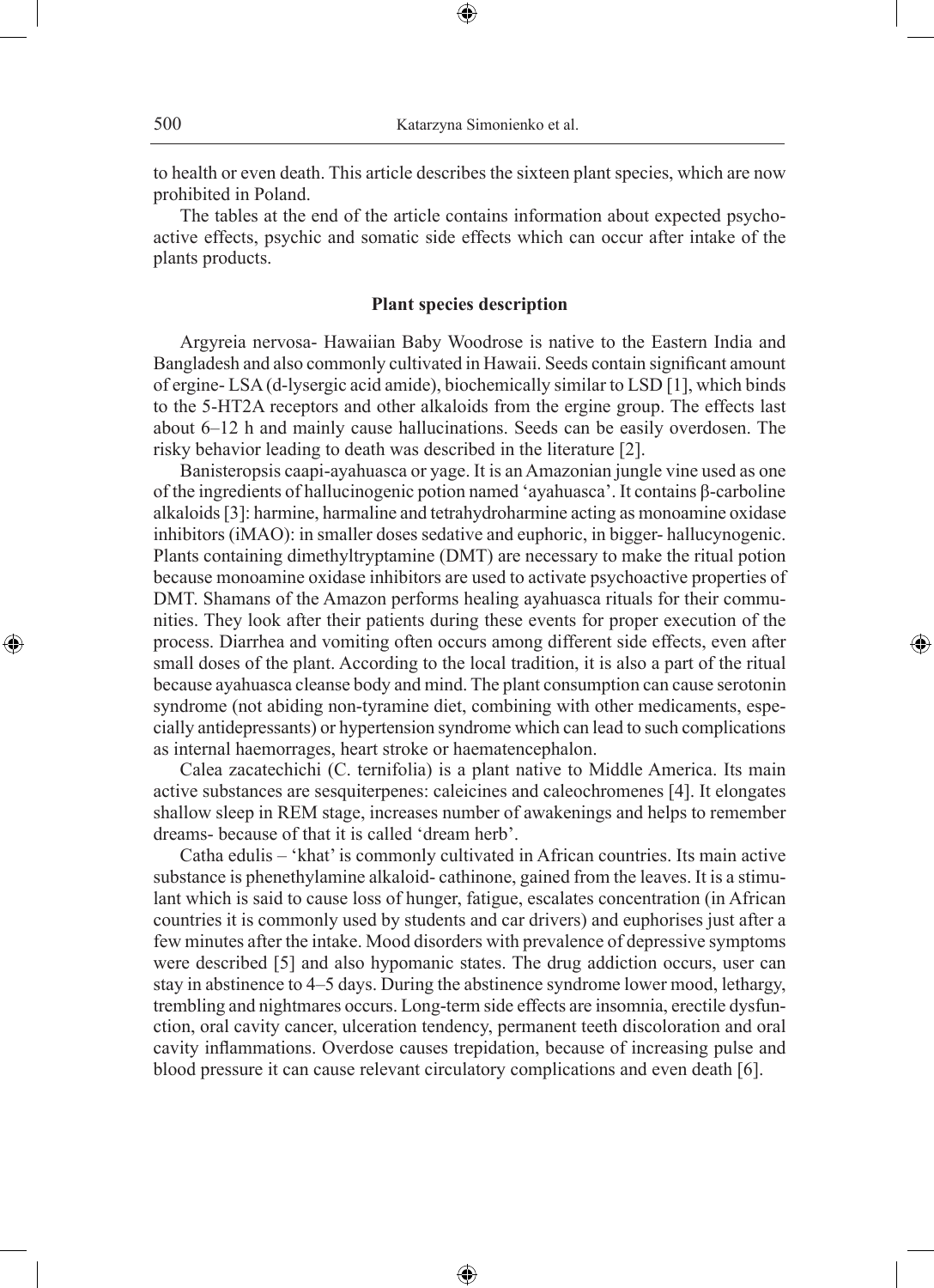Echinopsis pachanoi-the San Pedro cactus – is a fast-growing columnar cactus native to the Peru and Ecuador. It contains phenylamine alkaolids such as mescaline- partial agonist of 5-HT2A receptor. The effects of the intake can last for many hours.

⊕

Leonotis leonurus- wild dagga ('dagga' means also 'marihuana') or Lion's Tail. It is a long-lasting, even two meter high plant with orange flowers, native to Africa. It contains many tannins, alkaloids (leonithine, leonurine) [4], saponins and lactones (marrubine, premarrubine). The psychoactive effects are similar to those after tetrahydrocannabinoid (THC) although weaker. It potentiates actions of hypotensive medications and it can cause addiction.

Mimosa tenuiflora or M. hostilis grows in North and East parts of South America and Mexico. It contains DMT-dimethyltryptamine [7] and yuremamine. Used separately causes short hallucynogenic states but usually it is one of the ayahuasca ingredients causing long-term psychedelic effect. It is worth to mention that one of the side effects of DMT is rapid elevation of blood pressure and pulse causing *risk* for the *life-*threatening severe *intoxication* [8]

Mitragyna speciosa-Kratom – is a tree native to Thailand, Malesia, Indonesia and New Guinea. The material are leaves containing alkaloid mitragynine (MG) partial opioid agonist [9] producing similar effects to morphine, and 7-hydroxymitragynine which has been reported to be even more potent [10]. Those substances can be detected in urine with full-scan gas chromatography-mass spectrometry procedure [11]. It is stimulating in lower doses, sedative in higher, the effects occur a few minutes after the intake and last couple of hours. In middle and high doses Kratom is sedative, euphorising and hallucinogenic. In long-term usage addiction (fast adaptation to the doses) and the abstinence syndrome [12] can occur.

◈

Nymphaea caerulea – Blue Egyptian Water Lily grows in shallow inshore fresh waters of East Africa and Asia. Main active substances are probably alkaloid nufarine which influences on brain cortex and nymphaline- glycoside which influences on heart functions and blood flow through the coronary system, alkaloid aporphine- apomorphine analog used in erectile dysfunction, miorelaxant, dopamine agonist and nuciferine dissolving in alcohol [13]. In Egypt dried flower petals were used as tea, spice or merged with wine for better assimilation. The effect are noticeable even with small doses.

Peganum harmala – Harmal, Wild Rue or Syrian Rue is a plant of the family Nitrariaceae. It is a perennial plant which can grow to about 0.5 m tall, with light leaves and white flowers. It is native to North Africa, the Near East, India and Mediterranean area. Main active substances are β- carbolines which are iMAO [14]: harmaline, harmine, harmalol and harman [15]. The effects last-depending on the dose-from a few hours to over ten hours. Using this plant can intensify many other drugs side effects. Intoxication can be acute and then should be treated quickly on intensive care department.

Piper methysticum- called kava kava is a vine plant native to Western Pacific Islands. Despite of its sedative influence on central nervous system compared sometimes to alcohol or benzodiazepines, this plant can be strongly hepatotoxic [16] causing liver damages – from benign and chronic to acute, with very serious proceeding [17]. Merging with alcohol in case of liver diseases can lead to liver damage.

⊕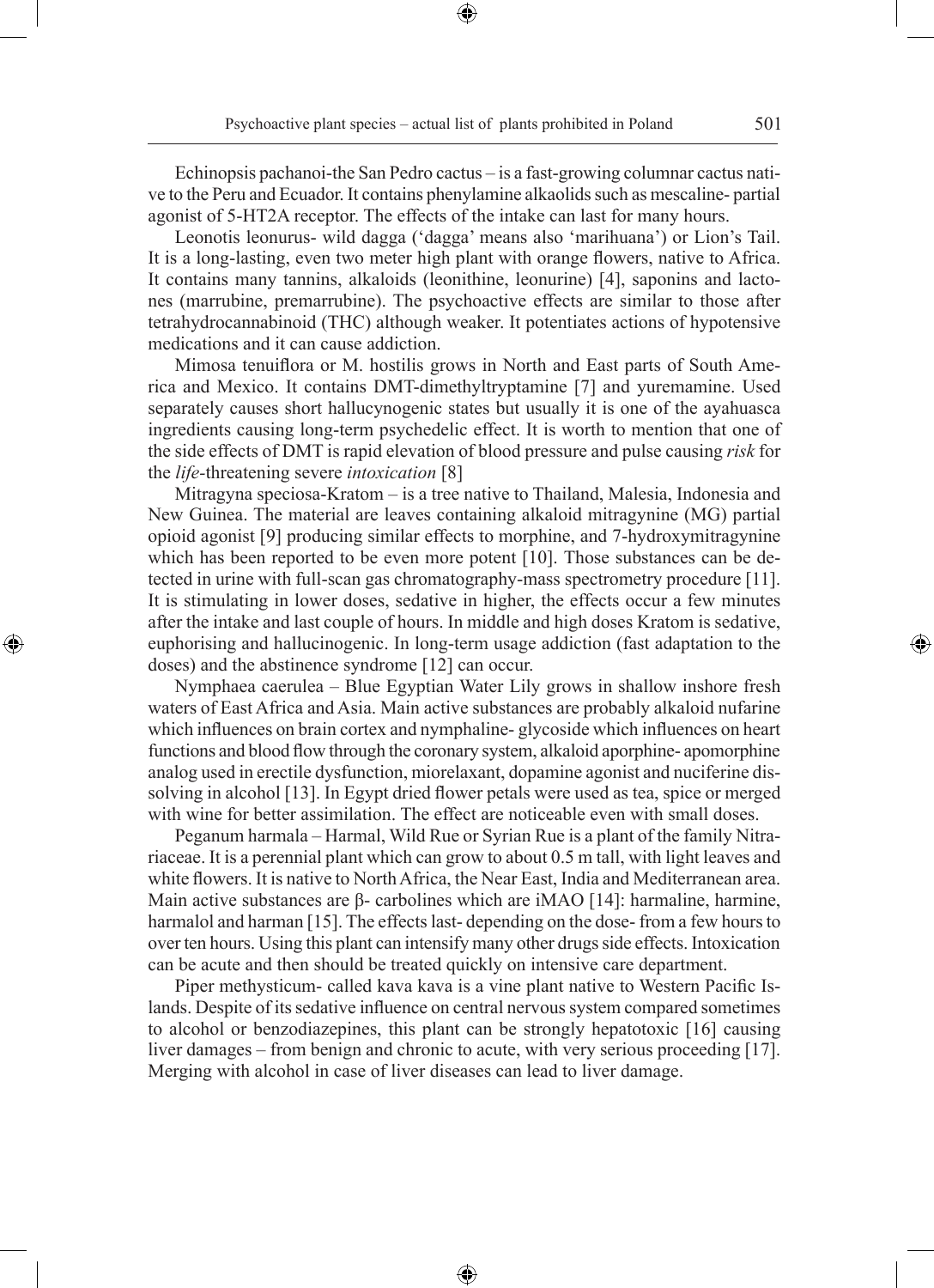⊕

Psychotria viridis- chacruna is a bush native to Amazonia. Its main active substances are DMT and β-carbolines. Usually it is one of the ingredients of ayahuasca, rarely used separately as extract for incenses. It causes hallucynogenic states which last about 15 minutes and affect all the senses. It is used together with other plants because DMT taken orally is not very active, fast metabolised and does not cause expected, spectacular psychoactive effects. It need to be activated by other iMAO substance which can be found in other species.

Rivea corymbosa (Turbina corymbosa) is a vine native to Mexico and South America countries. Its seeds contains ergine alkaloid (LSA) like A. nervosa. The amount of the active substance is different, according to the area where the plants grow.

Salvia divinorum – Seer's Sage – its native habitat is within isolated places of forest in the Sierra Mazateca of Mexico but it is also often cultivated because of its growing popularity among hallucinogens users form western countries [18–21]. Mazatec shamans used it to bring visions or to heal. According to research done among American students nowdays it is usually used by young males and merged with other psychoactive substances and alcohol [20]. According to the National Institute of Drug Abuse USA report, 2009, (http://www.drugsabuse.gov) 5,7% of students from classes 8-12 used this plant in the last year. Its main active substance is unique salvinorin A- nitrogen free κ-opioid agonist [22] which is the strongest known natural hallucinogen [23]. It is called the entheogen- something that can cause states near to 'mistic experiences'. The effects usually last about 8 minutes [24] and begins just after a few seconds from the intake. Users often describes their feelings as 'the ego dissolving', 'loss of identity', 'becoming things' (i.e. wall bed etc.), flying, floating, rushing through a tunnel. Salvinorin A can be detected in human body fluids by fluid or gas chromatography- mass spectrometry [23] .

◈

Tabernanthe iboga- bush of tropical areas of Middle and West Africa. Its main active substance is alkaloid ibogaine. Despite of trials in using this plant in treatment of drug addiction, it has psychoactive features itself [25]. In low doses it is a stimulant, in bigger cause sleep-like states and visual disturbances called OEV and CEV (open-eye visuals and closed-eye visuals), euphoria and sometimes fear. In Gabon people use it in rituals to cause states similar to death experience. Ibogaine influences on cerebellar nucleus fastigii in a way similar to ischaemia, protecting brain against stimulating amino acids neurotoxicity for some time. Simultaneously it influences on the autonomic nervous system and circulatory system, which helps to survive the time of ischaemia [26]. Ibogaine strongly interacts with many medicaments, especially psychiatric, because it is the NMDA antagonist.

Trichocereus peruvianus- is a fast-growing Peruvian cactus native to the high parts of Andes. From hundreds of years it was used by local shamans to ritual intoxications. It contains meskaline like San Pedro, the effects are similar to those described in E. pachanoi.

All of these species, despite of their exotic origin, are available all over the world by the Internet sales. Among the plants described here the most common product ingredients are ephedra alkaloids (27%), Salvia divinorum (17%) and kava kava (10%). 64% of researched websites mentioned adverse effects, and 54% mentioned

⊕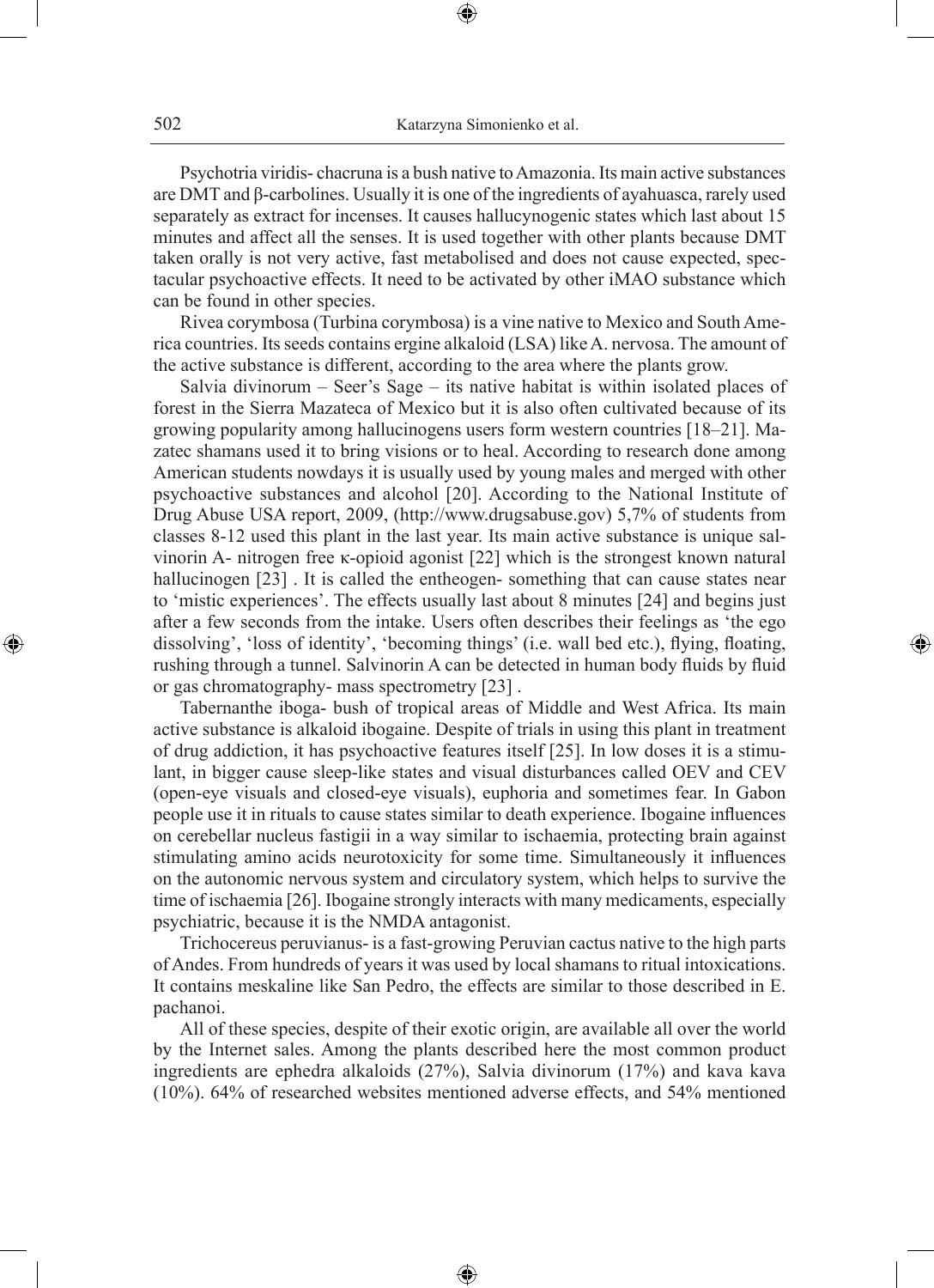drug interactions [36]. The findings show the lack of objective information about the products offered [37]. Moreover Internet offers thousands of pages of information how to obtain potions, extracts, identify, and ingest hallucinogens [38].

#### **Conclusions**

Plants which influence on central nervous system are still used and considered as holly in some places. *Changes in one's mental state* are parts of rituals, strongly connected to local cultures and used by specially educated shamans. Because of Western civilization's curiosity about everything exotic these plants became recreation**,** escape from everyday life problems. Sacrum changed into profanum, dangerous habit or material to make drugs like coca leaves. Valuation of toxicity of those species is not easy because they are often merged with other psychoactive substances and alcohol. Case reports do not show full image of how the substances influence on human organism, however they can show potential risk and side effects. It is worth to check researches with such data as detection active substances in human body fluids, impairing on driving ability and legal regulations [39] or negative consequences of using [40], [41].

In the time of international trade, for example via the Internet, accessibility of plants formerly considered as rare, exotic or obscure becomes wider. At the beginning of October 2010, according to the decision of Health Minister and Main Sanitary Inspector most of Polish 'smart shops' were closed. Today these shops are beyond the country borders and they sell their articles by mail-order. Despite of changes in the Act on Counteracting Drug Addiction (29.07.2005) it is still possible to buy the plants described in this article or other species which are not delegalized and cause similar effects. In patients with rich history of different drugs abuse we should ask not only about the well known drugs but also remember about other plants and substances. The plant species described above can strongly influence on the central nervous system, cause intoxications and interact with prescribed medications. Perhaps more frequent question about the 'narcotic plants' would widespread medical knowledge about enigmatic plant species and help us to evaluate good diagnostic methods and treatment standards.

◈

#### **References**

- 1. Borsutzky M, Passie T, Paetzold W, Emrich HM, Schneider U. *Hawaiian baby woodrose: (Psycho-) pharmacological effects of the seeds of Argyreia nervosa. A case-orientated demonstration*. Nervenarzt. 2002; 73(9): 892–6.
- 2. Klinke HB, Müller IB, Steffenrud S, Dahl-Sørensen R. *Two cases of lysergamide intoxication by ingestion of seeds from Hawaiian Baby Woodrose*. Forensic Sci Int. 2010; 197: 1–3
- 3. Callaway JC, Brito GS & Neves ES. *Phytochemical analyses of Banisteriopsis caapi and Psychotria viridis.* Journal of Psychoactive Drugs 2005; 37(2): 145–150.
- 4. O'Mahony Carey S. *Psychoactive Substances Manual (Edition 1.1)*. South Tipparary, UK: Health Service Executive; 2010.
- 5. Hassan NA, Gunaid AA, El-Khally FM, Murray-Lyon IM. *The effect of chewing Khat leaves on human mood*. Neurosciences 2002; 7(3): 184–187.

♠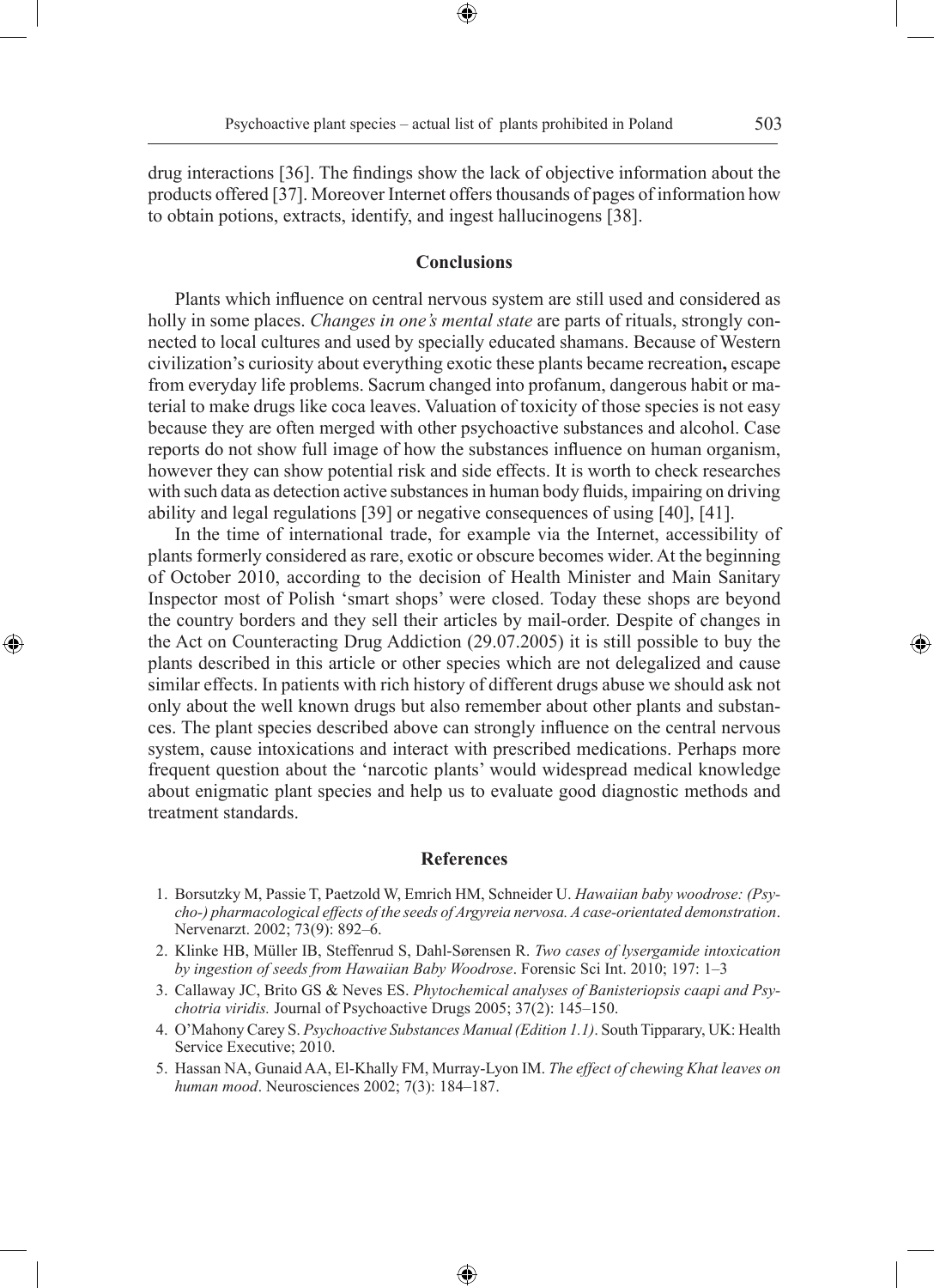- 6. Corkery JM, Schifano F, Oyefeso A, Ghodse AH, Tonia T, Naidoo V, Button J. *Overview of literature and information on "khat-related" mortality: a call for recognition of the issue and further research*; Ann Ist Super Sanita. 2011;47(4): 445–64.
- 7. Nicasio Mdel P, Villarreal ML, Gillet F, Bensaddek L, Fliniaux MA. *Variation in the accumulation levels of N,N-dimethyltryptamine in micropropagated trees and in in vitro cultures of Mimosa tenuiflora*. Nat Prod Res. 2005; 19(1): 61–7.
- 8. Strassman RJ. *DMT*: The Spirit Molecule: *A Doctor's Revolutionary Research into the Biology of Near-Death and Mystical Experiences*. Rochester, USA: Park Street Press; 2001
- 9. Adkins JE, Boyer EW, McCurdy CR. *Mitragyna speciosa, a psychoactive tree from Southeast Asia with opioid activity*. Curr Top Med Chem. 2011; 11(9): 1165–75.
- 10. Babu KM, McCurdy CR, Boyer EW. *Opioid receptors and legal highs: Salvia divinorum and Kratom.* Clin Toxicol 2008; 46: 146–152.
- 11. Philipp AA, Meyer MR, Wissenbach DK, Weber AA, Zoerntlein SW, Zweipfenning PG, Maurer HH. *Monitoring of kratom or Krypton intake in urine using GC-MS in clinical and forensic toxicology*; Anal Bioanal Chem. 2011 Apr;400(1): 127–135. Epub 2010 Dec 12.
- 12. McWhirter L, Morris S. A case report of inpatient detoxification after kratom (Mitragyna speciosa) dependence. Eur Addict Res. 2010; 16(4): 229–31.
- 13. Ma W, Lu Y, Hu R, Chen J, Zhang Z, Pan Y. *Application of ionic liquids based microwave-assisted extraction of three alkaloids N-nornuciferine, O-nornuciferine, and nuciferine from lotus leaf*. Talanta. 2010; 80(3): 1292–7.
- 14. Herraiz T, González D, Ancín-Azpilicueta C, Arán VJ, Guillén H. *Beta-Carboline alkaloids in Peganum harmala and inhibition of human monoamine oxidase (MAO)*. Food Chem Toxicol. 2010; 48(3): 839–43.
- 15. Hemmateenejad B, Abbaspour A, Maghami H, Miri R, Panjehshahin MR. *Partial least squaresbased multivariate spectral calibration method for simultaneous determination of beta-carboline derivatives in Peganum harmala seed extracts*. Anal Chim Acta. 2006; 575 (2): 290–9.

◈

- 16. Nerurkar PV et al. *In vitro toxicity of kava alkaloid, pipermethystine, in HepG2 cells compared to kavalactones*. Toxicological Sciences 2004; 79(1): 106–111.
- 17. Rowe A, Zhang LY, Ramzan I. *Toxicokinetics of kava*. Adv Pharmacol Sci. 2011; 2011: 326724.
- 18. Pavarin RM. *Substance use and related problem: a study on the abuse of recreational and not recreational drugs in Northern Italy*. Ann Ist Super Sanita 2006; 42: 477–484.
- 19. González D, Riba J, Bouso JC, Gómez-Jarabo G, Barbanoj MJ. *Pattern of use and subjective effects of Salvia divinorum among recreational users*. Drug Alcohol Depend 2006; 85: 157–162.
- 20. Lange JE, Reed MB, Croff JM, Clapp JD. *College student use of Salvia divinorum*. Drug Alcohol Depend 2008; 94: 263–266.
- 21. Schmidt MM, Sharma A., Schifano F, Feinmann C. *"Legal highs" on the net Evaluation of UK-based Websites, products and product information.* Forensic Sci Int 2010, doi: 1016/j. forsciint. 2010.06.030.
- 22. Cunningham CW, Rothman RB, Prisinzano TE. *Neuropharmacology of the naturally occurring (kappa) – opioid hallucinogen salvinorin* A. Pharmacol Rev. 2011; 63(2): 316–47.
- 23. Zawilska JB, Wojcieszak J, Kuna P. *Salwinoryna A*: *działania farmakologiczne, konsekwencje kliniczne. Farmakoterapia w psychiatrii i neurologii.* 2010; 2: 91–100.
- 24. Lange JE, Daniel J, Homer K, Reed MB, Clapp JD. *Salvia divinorum: effects and use among YouTube users*. Drug Alcohol Depend. 2010; 108(1–2): 138–40.
- 25. Maciulaitis R, Kontrimaviciute V, Bressolle FM, Briedis V. *Ibogaine, an anti-addictive drug: pharmacology and time to go further in development. A narrative review*. Hum Exp Toxicol. 2008; 27(3): 1 81–94.

♠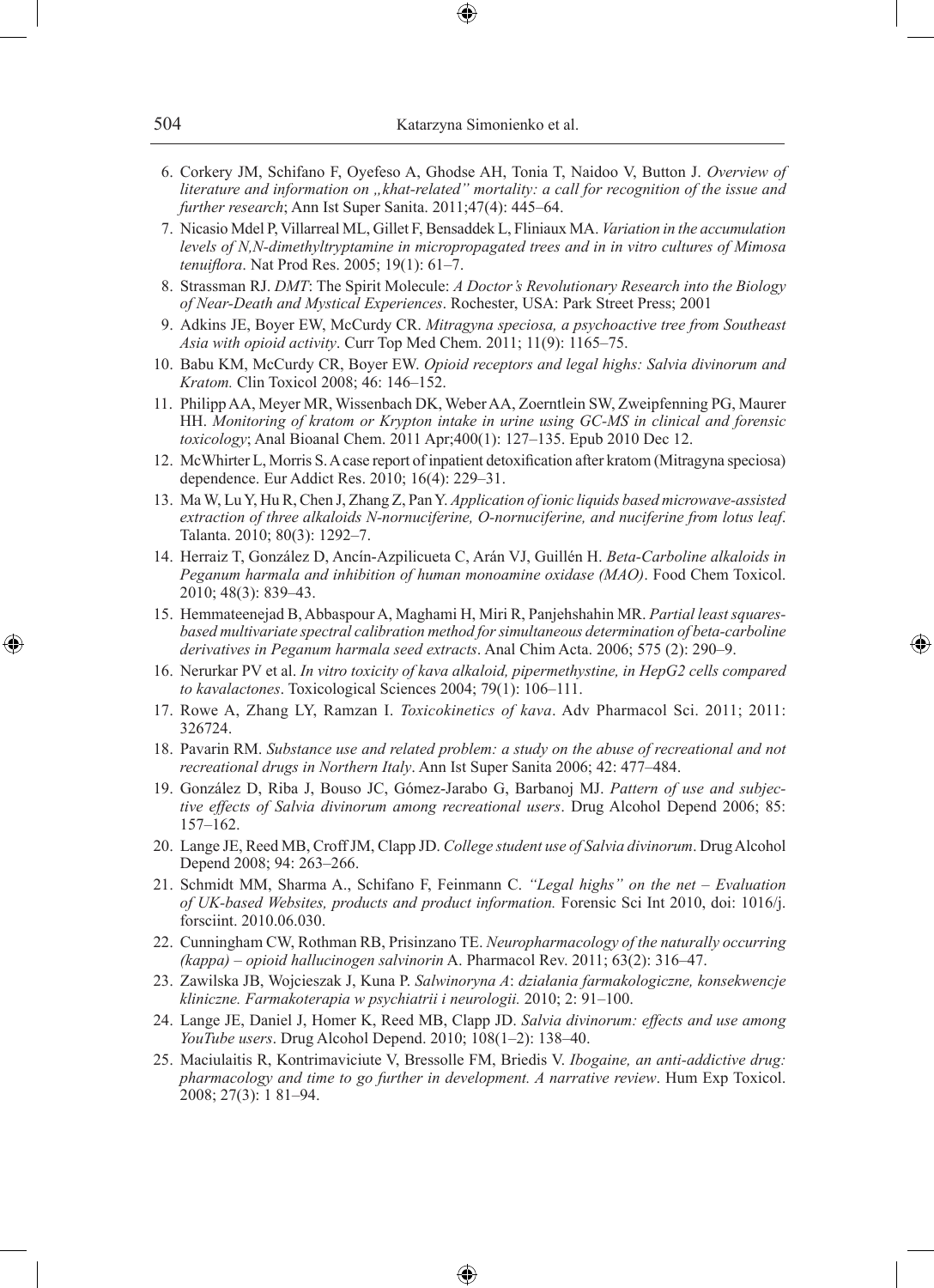Psychoactive plant species – actual list of plants prohibited in Poland 505

- 26. Strubelt S, Maas U. *The near-death experience: a cerebellar method to protect body and soul -lessons from the Iboga healing ceremony in Gabon*. Altern Ther Health Med. 2008; 14(1): 30–4.
- 27. Carstairs SD, Cantrell FL. *Peyote and mescaline exposures: a 12-year review of a statewide poison center database.* Clin Toxicol (Phila). 2010; 48(4): 350–353.
- 28. Nelsen JL, Lapoint J, Hodgman MJ, Aldous KM. *Seizure and coma following Kratom (Mitragynina speciosa Korth) exposure*. J Med Toxicol. 2010; 6(4): 424–426.
- 29. Nasehi M, Piri M, Nouri M, Farzin D, Nayer-Nouri T, Zarrindast MR. I*nvolvement of dopamine D1/D2 receptors on harmane-induced amnesia in the step-down passive avoidance test*. Eur J Pharmacol. 2010; 634(1–3): 77–83.
- 30. Frison G, Favretto D, Zancanaro F, Fazzin G, Ferrara SD. A case of beta-carboline alkaloid intoxication following ingestion of Peganum harmala seed extract. Forensic Sci Int. 2008; 179(2-3): 37–43.
- 31. Yuruktumen A, Karaduman S, Bengi F, Fowler J. *Syrian rue tea: a recipe for disaster*. Clin Toxicol (Phila). 2008; 46(8): 749–52.
- 32. Fu PP, Xia Q, Guo L, Yu H, Chan PC. *Toxicity of kava kava*. J Environ Sci Health C Environ Carcinog Ecotoxicol Rev. 2008; 26(1): 89–112.
- 33. Baggott MJ, Erowid E, Erowid F, Galloway GP, Mendelson J. *Use patterns and self-reported effects of Salvia divinorum: An internet-based survey*. Drug Alcohol Depend. 2010; 111(3): 250–256.
- 34. Maas U, Strubelt S. *Fatalities after taking ibogaine in addiction treatment could be related to sudden cardiac death caused by autonomic dysfunction*. Med. Hypotheses. 2006; 67 (4): 960–964.
- 35. Piekoszewski W, Florek E. *Dopalacze*. Przegl. Lek. 2009;66 (10): 861–865.

◈

- 36. Dennehy CE, Tsourounis C, Miller AE. *Evaluation of herbal dietary supplements marked on the internet for recreational use*. Ann Pharmacother 2005; 39: 1634–1639.
- 37. Hillebrand J, Olszewski D, Sedefov R. *Legal highs on the Internet*. Subst Use Misuse 2010 Feb; 45(3): 330–40.
- 38. Halpern JH, Pope HG Jr. *Hallucinogens on the Internet: a vast new source of underground drug information*. Am J Psychiatry 2001; 158: 481–483.
- 39. Kała M; *Drugs scene in Poland from a forensic toxicologist's view*; Przegl Lek. 2010; 67(8): 594–597.
- 40. Zawilska JB. ."Legal highs" new players in the old drama. Curr Drug Abuse Rev. 2011 Jun 1; 4(2): 122–130
- 41. Carod Artal FJ; *Neurological syndromes associated with the ingestion of plants and fungi with a toxic component (II). Hallucinogenic fungi and plants, mycotoxins and medicinal herbs*. Rev Neurol. 2003 May 16-31; 36(10): 951–960.

♠

Correspondence address: Katarzyna Simonienko Department of Psychiatry, Medical University of Białystok, Plac Brodowicza 1, 16-070 Choroszcz, Poland; e-mail: k\_simonienko@wp.pl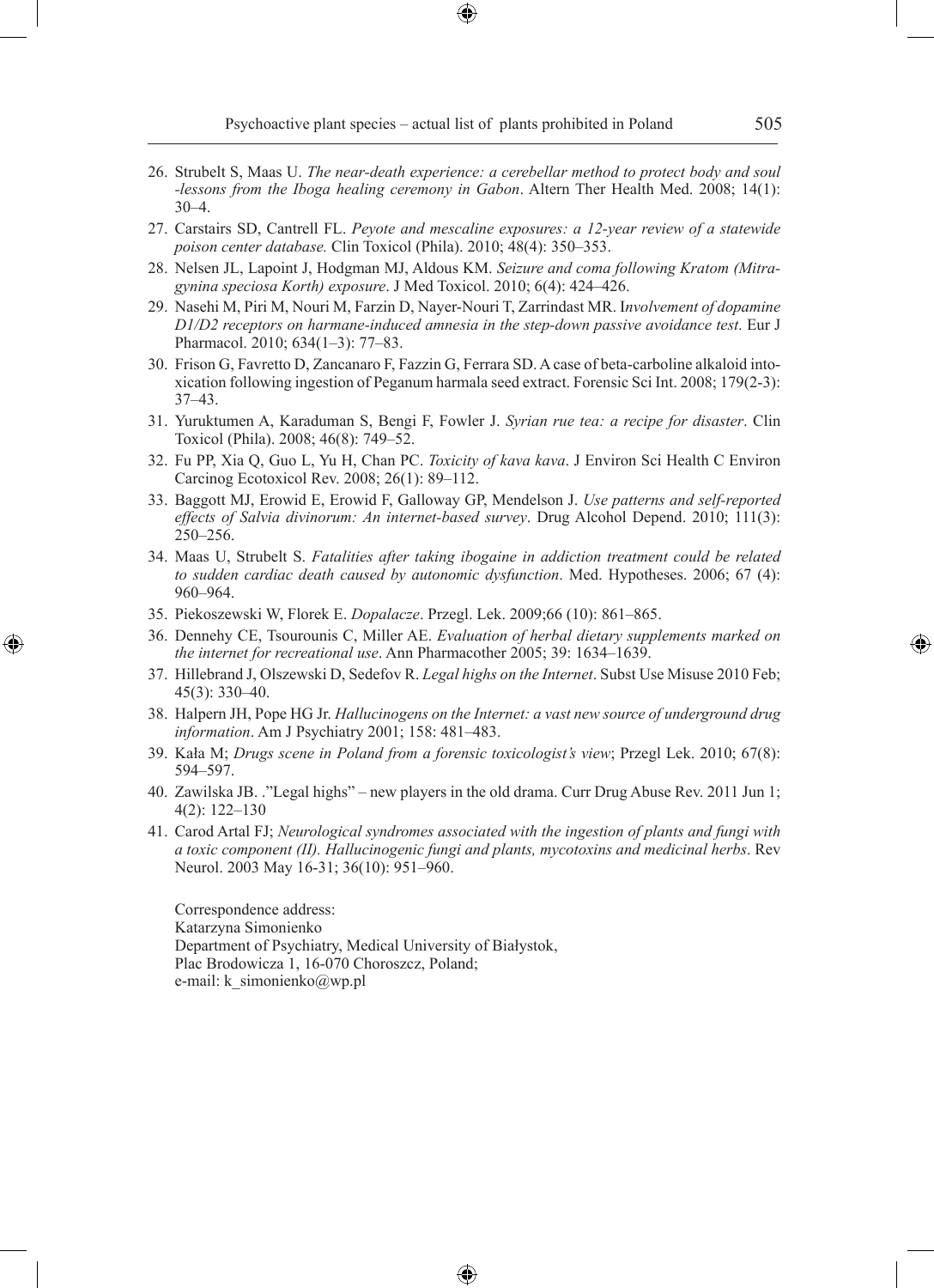506 Katarzyna Simonienko et al.

#### **TABLES**

 $\bigoplus$ 

#### **T**able 1. **The expected psychoactive effects and complications which can occur after intake of the drug plants**

| Plant's latin name     | Expected psycho-<br>active effects                                                    | Psychic side effects                                                                                                                        | Somatic side effects                                                                                                                                                                                                   |
|------------------------|---------------------------------------------------------------------------------------|---------------------------------------------------------------------------------------------------------------------------------------------|------------------------------------------------------------------------------------------------------------------------------------------------------------------------------------------------------------------------|
| Argyreia nervosa       | euphoria, stimula-<br>tion, verbosity                                                 | anxiety, abstractive percep-<br>tion of the reality, visual and<br>auditory hallucinations, lack<br>of contact with body and<br>surrounding | nausea, vomiting                                                                                                                                                                                                       |
| Banisteropsis<br>caapi | sedation, euphoria                                                                    | hallucinations                                                                                                                              | nausea, vomiting, diarrhea,<br>circulatory system disturban-<br>ces, malignant hypertension,<br>serotonin syndrome                                                                                                     |
| Calea zacatechichi     | remembering<br>dreams                                                                 | hallucinations                                                                                                                              | nausea, vomiting                                                                                                                                                                                                       |
| Catha edulis           | stimulation,<br>euphoria, loss of<br>hunger, fatigue,<br>escalates concen-<br>tration | unpredicted behaviours,<br>hallucinations, mood<br>disturbances, insomnia                                                                   | tachycardia, hypertension,<br>high body temperature, pupils<br>dilatation, constipation, liver<br>damage, death                                                                                                        |
| Echinopsis<br>pachanoi | visual and auditory<br>hallucinations.<br>changes of per-<br>ception                  | hallucinations, stimulation                                                                                                                 | tachycardia, pupils dilatation<br>[27], sweating, stomach<br>aches, vomiting, diarrhea                                                                                                                                 |
| Leonotis leonurus      | sedation, euphoria                                                                    | excessive sedation                                                                                                                          | visual disturbances, dizziness,<br>nausea, sweating, hypoten-<br>sion                                                                                                                                                  |
| Mimosa tenuiflora      | hallucinations.<br>usually merged<br>with iMAO                                        | hallucinations                                                                                                                              | hypertension, tachycardia,<br>hyperthermia, elevated level<br>of β-endorphines, corticotro-<br>piny, cortisol, prolactin, grow<br>hormone <sup>[8]</sup>                                                               |
| Mitragyna speciosa     | stimulation or<br>sedation according<br>to doses, euphoria,<br>hallucinations         | psychoses, fast adaptation<br>to doses, insomnia, anxiety,<br>tenseness, anorexia                                                           | hypotension, vomiting,<br>breathing and movement<br>disturbances after higher<br>doses, intestinal atony, skin<br>darkening (especially cheeks),<br>tremour, sweating, jaundice,<br>itching, convulsions, coma<br>[28] |
| Nymphaea<br>caerulea   | sedation, euphoria,<br>closed eyes visuals<br>(CEV)                                   | significantly slower reactions                                                                                                              | excessive miorelaxation,<br>inarticulate speech                                                                                                                                                                        |

 $\bigoplus$ 

*table continued on next page*

 $\bigoplus$ 

 $\bigoplus$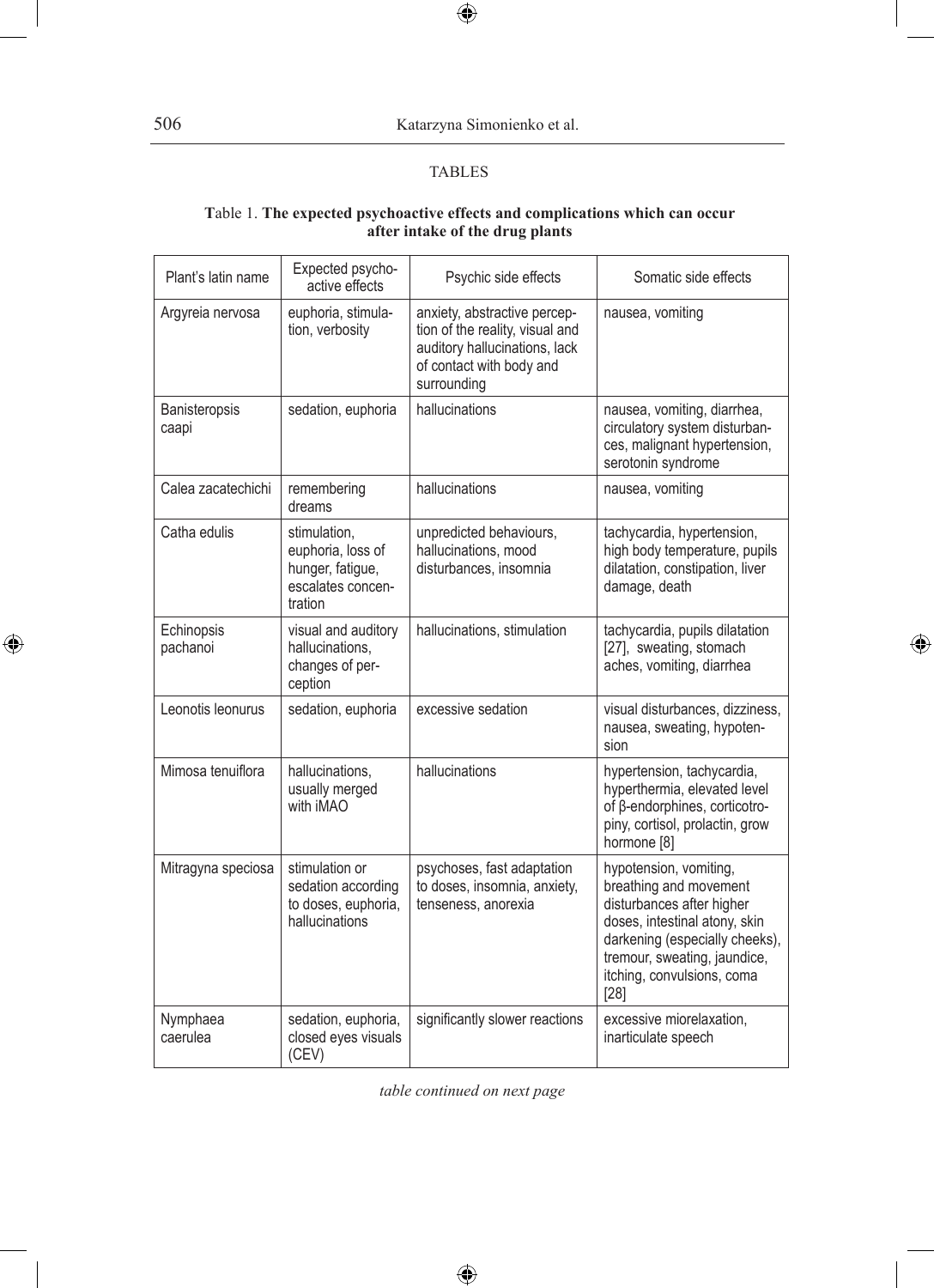$\bigoplus$ 

| Peganum harmala            | stimulation.<br>euphoria                                                                              | hallucinations, memory<br>disturbances [29], stimulation<br>$[30]$                                                             | lack of consciousness.<br>hypertension, tachycardia,<br>tachypnoe [31], vomiting,<br>convulsions, kidneys and liver<br>disfunction                                    |
|----------------------------|-------------------------------------------------------------------------------------------------------|--------------------------------------------------------------------------------------------------------------------------------|-----------------------------------------------------------------------------------------------------------------------------------------------------------------------|
| Piper methysticum          | sedation, hypnotic,<br>anxiolytic and<br>slightly euphorising<br>effects                              | sedation                                                                                                                       | liver and kidneys<br>disfunction, body mass<br>reduction, rash, pulmonary<br>hypertension, erytrocytes<br>macrosytosis and lowering of<br>blood platelets volume [32] |
| Psychotria viridis         | all senses hallu-<br>cinations, usually<br>merged with iMAO                                           | hallucinations                                                                                                                 | like Mimosa tenuiflora                                                                                                                                                |
| Rivea corymbosa            | euphoria, stimula-<br>tion, verbosity                                                                 | like A. nervosa                                                                                                                | like A. nervosa                                                                                                                                                       |
| Salvia divinorum           | perception chan-<br>ges, conscious-<br>ness disturbances.<br>visual and tactile<br>hallucinations     | hallucinations, anxiety, [33],<br>panic, lack of control over<br>body and behaviour, intensifi-<br>cation of negative emotions | sweating, headaches,<br>dizziness, palpitation [23].                                                                                                                  |
| Tabernanthe iboga          | stimulation or<br>sedation according<br>to doses closed<br>and opened eses<br>Visual (CEV<br>and OEV) | anxiety, feeling of dying                                                                                                      | ataxia, dry mouth feeling,<br>nausea, vomiting, QT interval<br>elongation [34], ventrical<br>tachycardia                                                              |
| Trichocereus<br>peruvianus | vsual and tactile<br>hallucinations, per-<br>ceptron changes                                          | like E. pachanoi                                                                                                               | like E. pachanoi                                                                                                                                                      |

### Table 2. **Psychoactive substances contained in plant products and their pharmacological activity**

 $\bigoplus$ 

| Plant's latin name  | Main psychoactive substances                           | Main pharmacological actions                                 |
|---------------------|--------------------------------------------------------|--------------------------------------------------------------|
| Argyreia nervosa    | Ergine (LSA)                                           | 5-HT2A agonist                                               |
| Banisteropsis caapi | harmine, harmaline, tetrahydroharmine                  | <b>iMAO</b>                                                  |
| Calea zacatechichi  | caleicines, akacetin, caleochromenes A<br>and $B$ [35] | more research needed                                         |
| Catha edulis        | cathinone                                              | induces the release of dopamine                              |
| Echinopsis pachanoi | mescaline                                              | 5-HT2A partial agonist                                       |
| Leonotis leonurus   | leonithine, leonurine, marrubine, premar-<br>rubine    | More research needed                                         |
| Mimosa tenuiflora   | dimethyltryptamine (DMT),<br>yuremamine                | 5-HT, $D_1$ , $\alpha_1$ , $\alpha_2$ -adrenergic<br>agonist |

*table continued on next page*

 $\bigoplus$ 

 $\bigoplus$